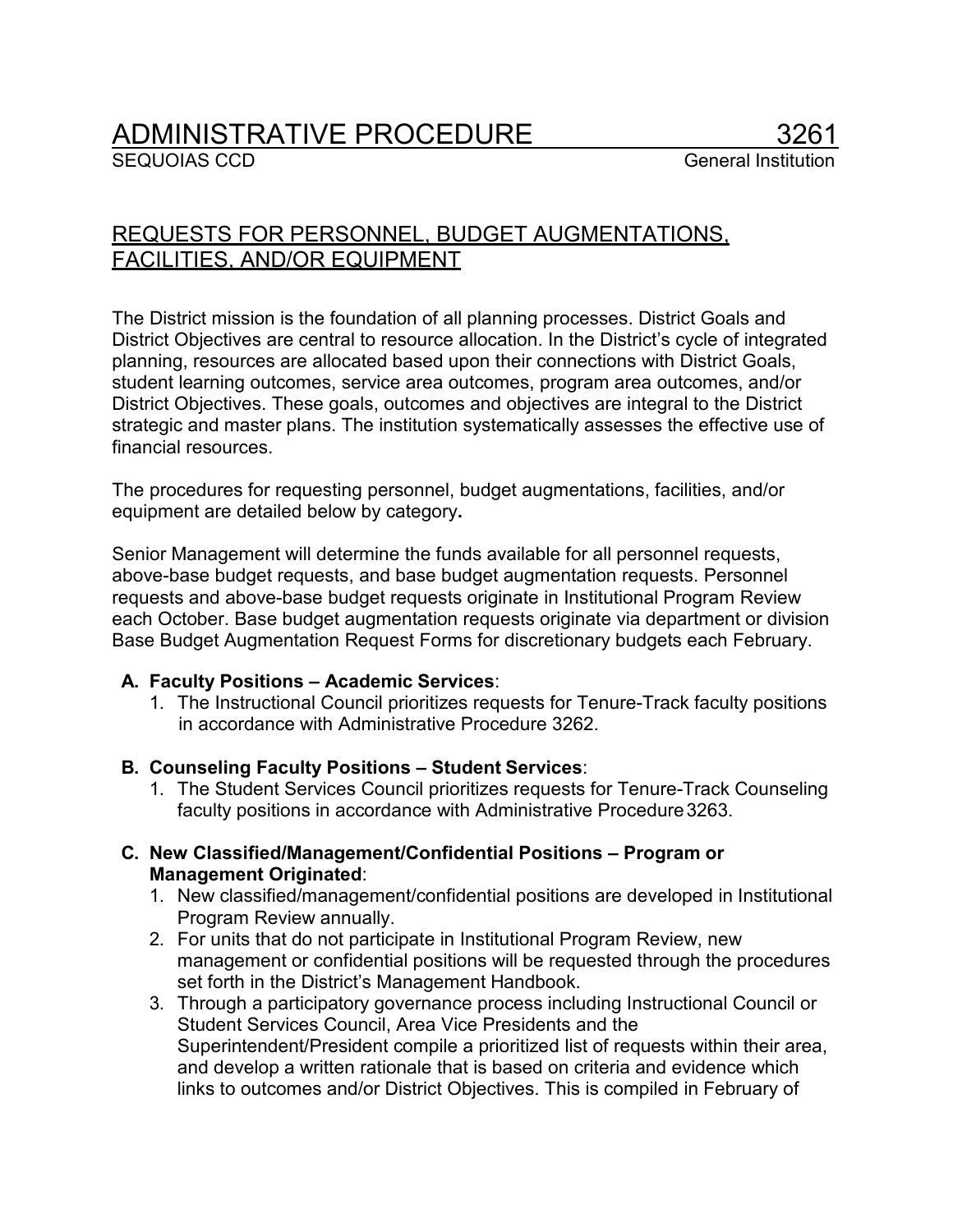eachyear.

- 4. Area Vice Presidents and the Superintendent/President will present the list of positions for discussion to the Senior Management Council. Senior Management Council will establish District-level prioritization in March of each year.
- 5. The Superintendent/President will develop their prioritized list of all classified/management/confidential positions and present it to the District Governance Senate in April of each year for additional feedback. They will then authorize the hiring of new or changed positions according to the list and according to available budget in May of each year. Any changes to the list are reported back to the Area Vice Presidents and District Governance Senate, with a clearly written rationale for altering the priority. The Area Vice Presidents will report the final list to their constituency groups, and direct the supervising administrator to submit a HR-1 Personnel Request form to Human Resources.
- 6. Authorized new classified/management/confidential positions will be built into the budget for the upcoming fiscal year.
- 7. Exceptions to the above process may be made for state or federally required categorically funded positions.

## **D. Ongoing Base Budget Augmentations (Supply Budgets, Maintenance Budgets, Equipment Budgets, etc.)**

- 1. Provosts, department and division deans and directors, Academic Senate, and Faculty Enrichment Committee co-chairs that wish to request additional discretionary base budget funds (ongoing base budget augmentations, not including salaries and benefits) should submit a Base Budget Augmentation Request Form (Exhibit 1) to their Area Vice President or Superintendent/ President in February of each year.
- 2. Area Vice Presidents and the Superintendent/President compile a prioritizedlist of requests within their area, and develop a written rationale that is based on criteria and evidence that links to District goals and objectives.
- 3. This prioritized list is sent to the Senior Management Council forDistrict-level prioritization in March, and the District-level prioritized list is then sent to the Superintendent/President.
- 4. The Superintendent/President will present their prioritized list of ongoing base budget augmentation requests in District Governance Senate in April of each year, and will ask for additional feedback. In May of each year, they will then authorize the budget augmentations according to the list and according to available budget.
- 5. Authorized ongoing base budget augmentations will be built into the budget for the upcoming fiscal year.
- 6. Critically necessary augmentations may be added for the current year, butwill need to complete the above request process to be ongoing.
- 7. Exceptions to the above process may be made for categorical funds, emergencies or legal compliance.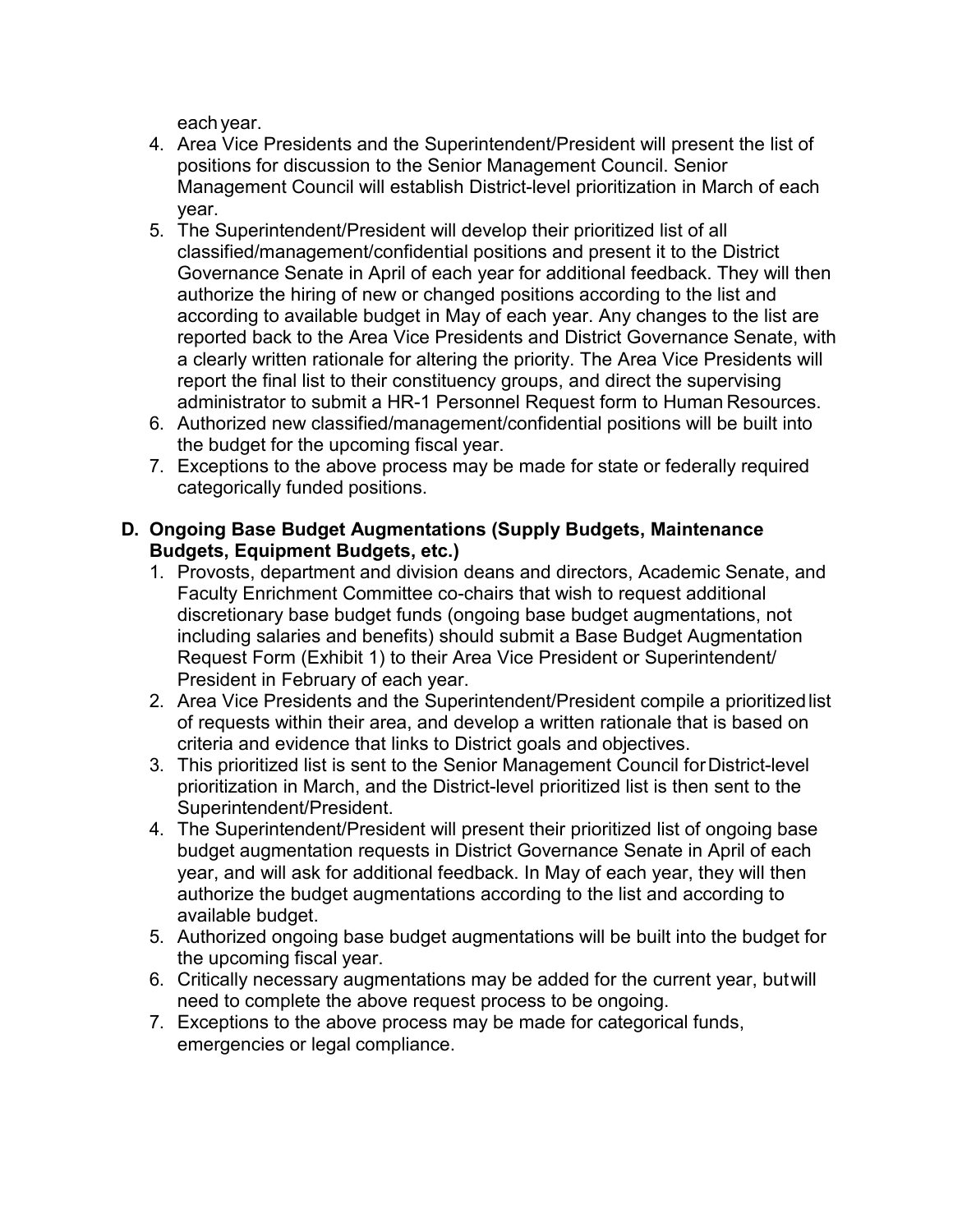#### **E. One-time Above-Base Resource Requests (for Facility Modifications, Instructional Equipment, Non-instructional Equipment, andTechnology)**:

- 1. Alterations to facilities, instructional equipment requests, non-instructional equipment requests, and technology requests are developed in Institutional Program Review. Parties responsible for implementing District goals and objectives may request Above-Base resources to accomplish the District goal or objective. The Above-Base allocation process is implemented according to the District Resource Allocation Manual, and definitions of the four Above-Base funding categories are found in the Resource Allocation Manual.
- 2. Divisions review funding requests from Institutional Program Review, prioritize funding requests within their departments or divisions, and forward priorities to Service Area administrator (respective Vice President, or President/ Superintendent) by the end of October each year.
- 3. The Above-Base resource requests are prioritized within the Service Area and are sent to the Budget Committee by the end of November for District-level prioritization.
- 4. The Budget Committee requests technical and feasibility assessments for technology and facilities requests from the technology committee and from the Facilities department by mid-January of each year.
- 5. The Budget Committee uses a rubric to prioritize the Above-Base resource requests, and forwards the prioritized list(s) to District Governance Senate by mid-February of each year.
- 6. District Governance Senate reviews the prioritized list(s) and makes recommendations to the Superintendent/President by the end of February each year.
- 7. The Superintendent/President reviews the prioritized list(s) and approves the final allocations. They then present the final report to the Board of Trustees in mid-March of each year.
- 8. Parties receiving Above-Base allocations are notified by the end of March each year, and expenditures are completed by the end of the fiscal year.

# **F. Vocational and Technical Education Act ("VTEA/Perkins") Funds:**

The Carl Perkin's Title IV Act is based on performance core indicator levels, which are negotiated between the District and the Chancellor's Office. Permissible use of VTEA/Perkins funding is based on program attainment of negotiated levels in Skill Attainment, Program Completions, Persistence and Non-Traditional Participation and Completions.

- 1. Needs and requests for VTEA/Perkins funding for programs/departments with approved Career Technical Education ("CTE") TOP Codes are identified in Institutional Program Review in the fall of each year.
	- a. Programs and departments identify funding needs with the assistance of the required local advisory committee and develop a list of prioritized requests which are allowable as VTEA/Perkins expenditures.
	- b. Allowable VTEA/Perkins expenditures include professional development, equipment, curriculum development, recruitment of underrepresented groups of students, and other types of expenditures.
- 2. In the spring of each year, programs/departments may formally request VTEA/Perkins funds through the VTEA/Perkins application process. The request(s) must be referenced in and based in Institutional Program Review, and must discuss how the expenditures will help the District meet the District negotiated levels for core indicators.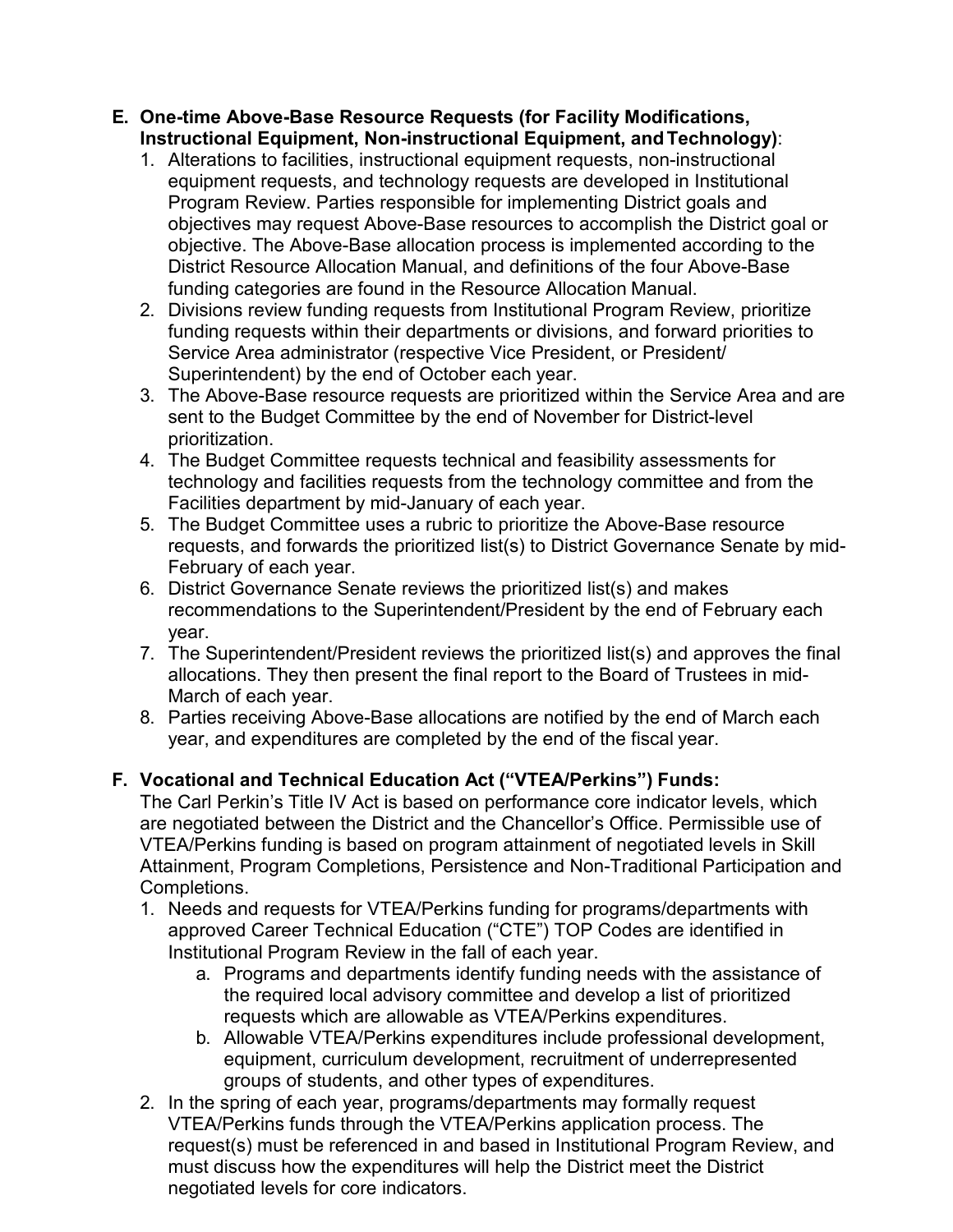- 3. Funding for these requests is determined by the Dean of CTE through a participatory governance process and according to funds available. The Dean of CTE will review links between the fund request and the Program Review needs analysis.
- 4. The Dean of CTE and program/department supervisor will commence the procurement process prior to the start of the next academic year.

# **G. Funding Requests to the District Foundation**

- 1. The Foundation Board will consider funding District priorities communicated through two processes: a project funding application process administered by Foundation staff, and the District's unfunded projects from the Above-Base Funding process.
- 2. The applications generated through the Foundation's application process require a feasibility assessment and the prior approval of the appropriate area Dean and Vice President and the Superintendent/President prior to funding consideration by the Foundation Board (see District Foundation Policy 2060).
- 3. After the Above-Base Funding requests have been evaluated and funded through the participatory governance process detailed above, the Vice President of Administrative Services will prepare and provide the Foundation Board a list of unfunded Above-Base District priorities.
- 4. Through its established process of granting project funds, the Foundation will choose the requests to be funded from the application and Above-Base funding processes and inform Senior Management Council and District Governance Senate of its priorities.
- 5. The Foundation staff communicate Foundation funding decisions to the appropriate area supervisor to start the procurement process.
- 6. It is recognized that some years the District's unfunded priorities will be greater than Foundation's budget for project support. Should this be the case, and the District believes that there are still unmet needs, the District will work with the Foundation to identify additional means of such support which could include special campaigns, loans, etc.
- 7. After District and Foundation funding has occurred, a list of any unfunded District priorities will be given to the Foundation to create a "menu" of opportunities for donors.

See Exhibit 1

Approved: September 24, 2014 Revised: November 8, 2021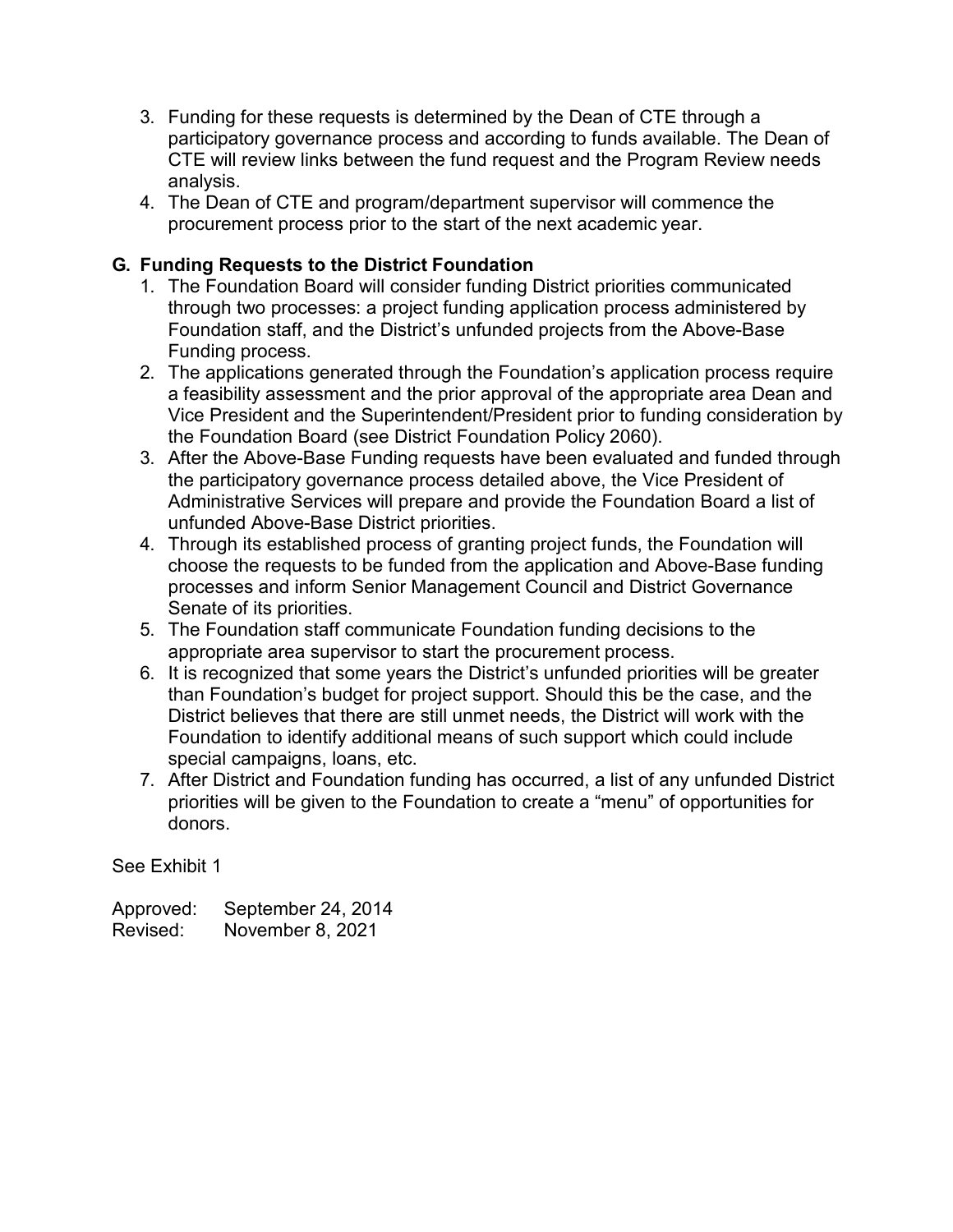#### DEPARTMENT OR DIVISION BASE BUDGET AUGMENTATIONS REQUEST FORM – DISCRETIONARY BUDGETS

Provosts, department and division deans and directors, Academic Senate, and Faculty Enrichment Committee co-chairs that wish to request additional discretionary base budget funds (ongoing base budget augmentations, not including salaries and benefits) should submit a Base Budget Augmentation Request Form to their area Vice President or Superintendent/President by February 28 of each year, as outlined in Administrative Procedure 3261.

These requests are different than one-time Above-Base Resource Requests or ongoing staffing requests, which originate in program review.

Base budget augmentation requests (discretionary budgets) should align with District goals and objectives, the Strategic Plan, and/or the annual reports (updates) on the District Master Plan.

- 1. Requests should be brought to your area Vice President, or to the Superintendent/President in the case of Human Resources, Provosts, Public Information, Foundation, and Research, Planning & Institutional Effectiveness.
- 2. The Vice President/President will bring the prioritized list of base budget augmentation requests from their service area to Senior Management Council in March every year, where requests will be discussed and prioritized at a District level. The Vice Presidents of Academic Services and Student Services will work with Instructional Council and Student Services Council for prioritization processes when necessary.
- 3. The Superintendent/President will review the prioritized list, and submit their final prioritized list to District Governance Senate for feedback in April.
- 4. The Superintendent/President, utilizing feedback from District Governance Senate, will have final authority to decide on augmentations according to available budget. The final prioritized augmentation list will be given to the Fiscal Department by April 30 for inclusion in budget development.
- 5. Area Vice Presidents will report the list to their constituency groups.

Note that base budget augmentations are only implemented when additional funding is deemed available. Base budget augmentations are rare, and additional ongoing funds are limited.